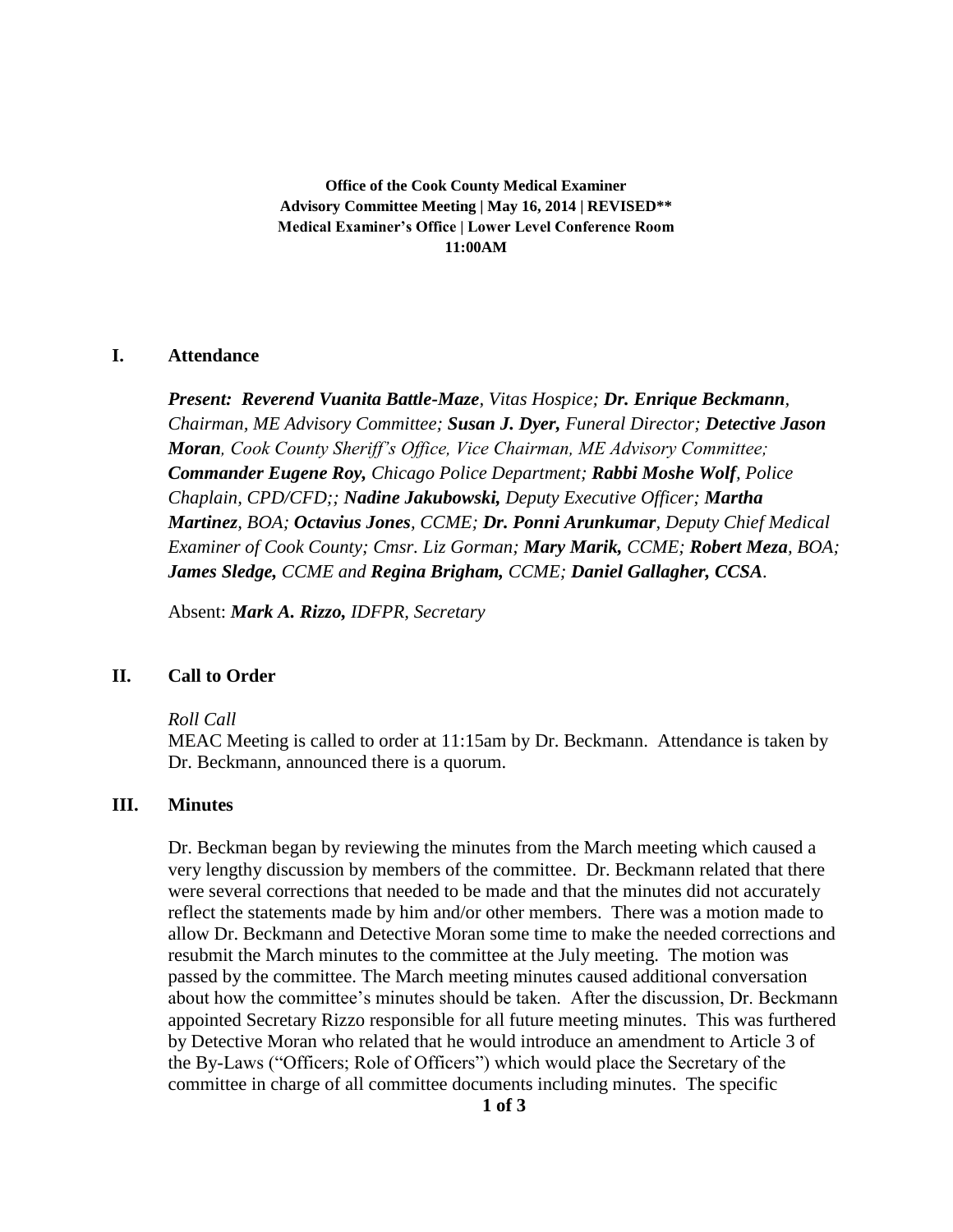amendment language will be introduced at a future meeting. Ms. Martinez and Commissioner Gorman will research how minutes are taken at other county advisory committee meetings.

# **IV. Reports**

# **Bureau of Administration:**

*M. Martinez:* Budget process produced and published by Office of the President to look at 2015 forecast of expenditures. There are 15 Business Cases total, 8 of which are Capital Improvements. Recommendations due April 4, 2014 for consideration in Budget Year.

# **Doctor Cina:**

*Dr. Cina:* Cooler level is 165 on this day.

Cremations are averaging about 5 per week (25 total). Concerted effort on Disclaimed Cases to locate next-of-kin.

Long term goals, new facility in future as infrastructure is beginning to fail. This is a 3-5 to 10 year plan to include many improvements to our Medical Examiner system in future.

*J. Sledge:* Implementation of Case Management System, beta testing to begin soon. Paperless system is ultimate goal. Continue to work on accreditation deficiencies and get Staffing up to desired level. Introduction of New Staff, Dr. Wagner, Chief Toxicologist and Mr. Smith, Safety. Dr. Wagner gave a brief history of his background and experience from private to government agency work.

## **Subcommittees:**

*Cremation Policy:* Detective Moran requested completed policy documents pertaining to the offices implementation of cremation. This is so the subcommittee can bring an informed opinion about the policy to the committee.

## **V. Old business**

Dr. Beckman inquired about the Cremation Permit Fees for cremations and Detective Moran explained that Dr. Cina is bound by the RFP to collect these fees.

Ms. Dyer stated that Mt. Olivet Catholic Cemetery will continue to take Fetal Remains at no charge and do additional indigent burials when deemed necessary.